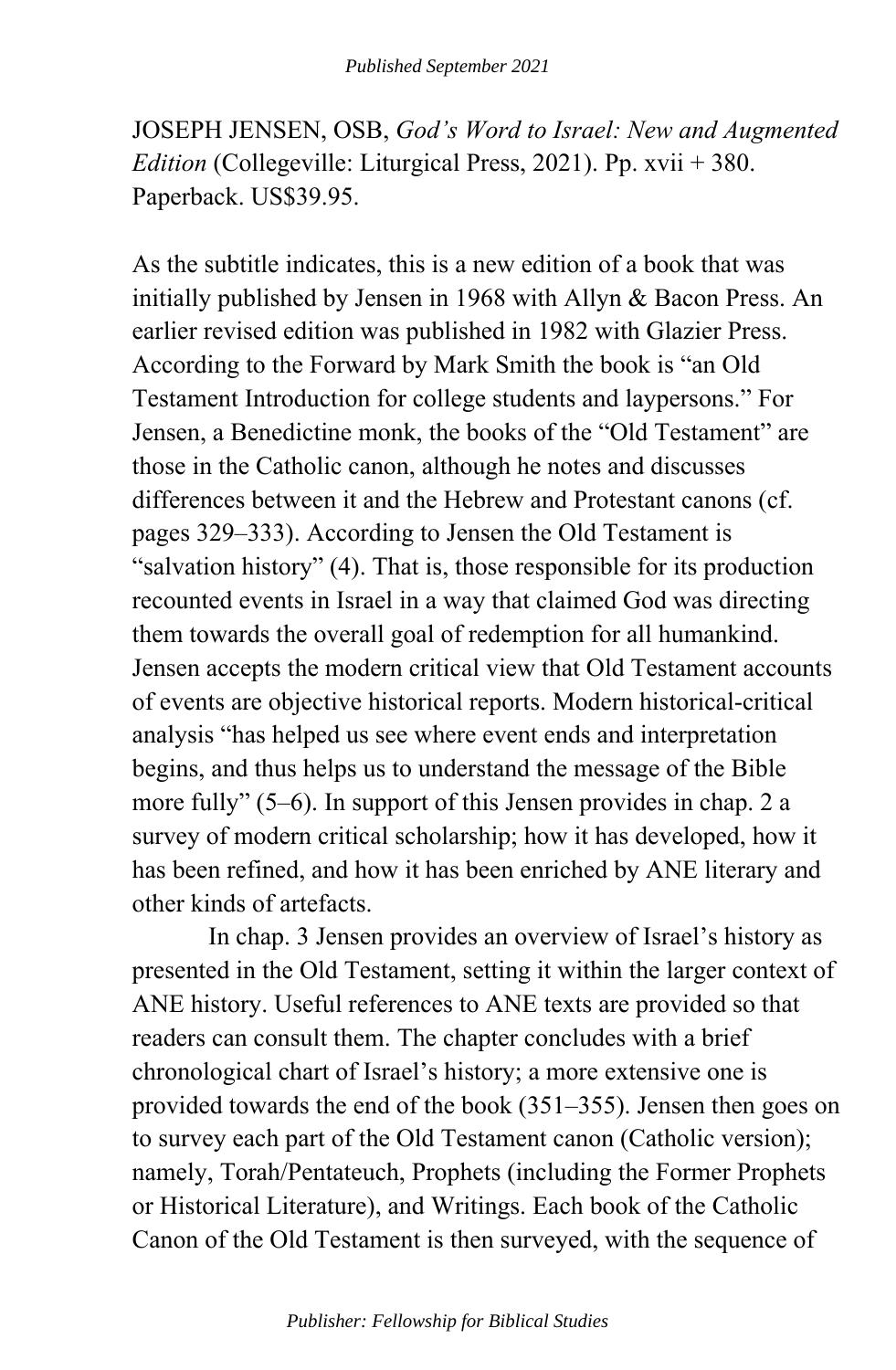the survey according to the location of each book within the biblical chronology.

Jensen accepts the hypothesis of four sources for the Pentateuch (J, E, D, P), although he recognises that the initial versions were subsequently revised and enhanced, preferring to describe them as "source traditions." He favours linking J with the "great kingdom" of David and Solomon in the  $10<sup>th</sup>$  century BCE, with E a somewhat later tradition, likely of northern provenance. Although he recognises ongoing debate about the composition of the Pentateuch, Jensen does not discuss the recent alternatives to the source hypothesis proposed by scholars such as Rendtorff, Otto, Kratz, and others. Jensen accepts the hypothesis of a Deuteronomic History and believes it was initially compiled in the reign of Josiah after the finding of the law book in the temple. However, as with the Pentateuch, he does not discuss the findings of a number of recent scholars who reject the hypothesis altogether or substantially revise it.

The section on Prophetic literature is arranged in a similar way to that on the Pentateuch, with an initial overview and discussion of prophecy, followed by a survey of prophets in historical order—the pre-exilic, the exilic prophets, and the postexilic "prophets of the restoration." Included in his survey of the restoration are the books of Ezra, Nehemiah, and Chronicles. The Chronicler's use of Samuel and Kings and other sources provides a window on to how Israel wrote up its history and why—to assure faithful Israelites that, despite the exile, they will see in a new way the fulfillment of the promises to David (cf. 264).

In his survey of the Writings, Jensen devotes a special chapter to the Psalter ("The Songs of Israel") because, as he emphasises, it contains Israel's response to God and its conviction about being God's chosen people. The Psalter also provides an appropriate setting for a survey of Israel's liturgy and how it relates to the various kinds of psalms that have been classified by Form Criticism. The bulk of the Writings are comprised of what is termed Wisdom Literature and Jensen distinguishes two main types of Wisdom